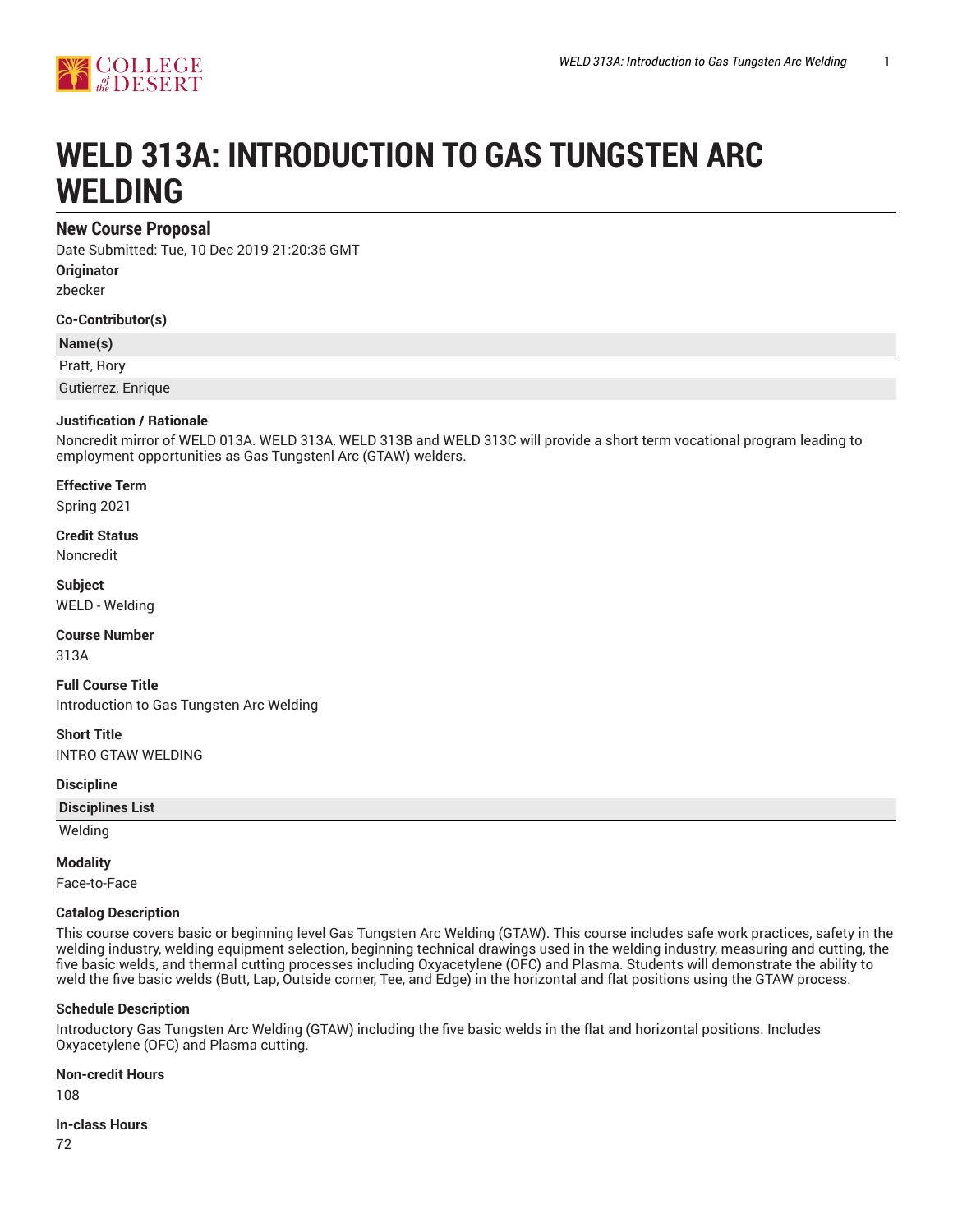

**Out-of-class Hours** 36

**Total Semester Hours** 108

### **Override Description**

Noncredit override.

### **Required Text and Other Instructional Materials**

**Resource Type**

Book

**Author** Jeffus, Larry

**Title**

Welding: Principles and Applications

**Edition**

8th

**Publisher** Cengage Learning

**Year**

2016

**College Level** Yes

**Flesch-Kincaid Level** 12

**ISBN #** 978-1305494695

### **Class Size Maximum**

25

**Course Content**

Classroom introduction of the following:

- Setup of GTAW welding machine
- Proper tungsten preparation
- Proper filler material
- Proper grounding
- Fundamentals of arc welding
- Stringer beads
- Weave beads
- Multi-pass welds
- Joint preparation
- Safe working practices using cutting and welding tools
- Safe use cut-off saw
- Safe use of grinder for grinding and cutting
- Plasma cutting
- Oxy/acetylene cutting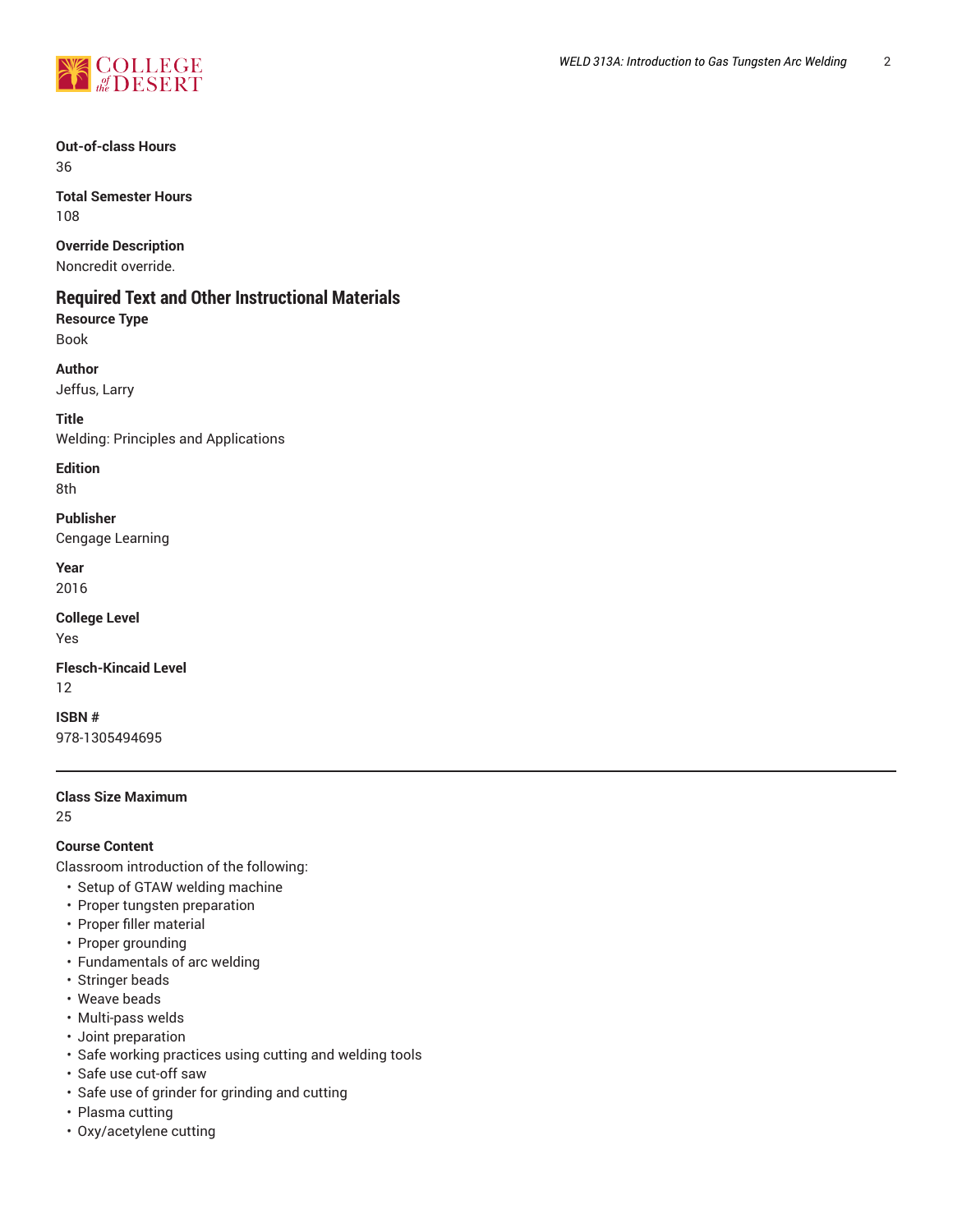

### **Course Objectives**

|             | <b>Objectives</b>                                                                                                                                                                                                                                                                                                                                                                         |
|-------------|-------------------------------------------------------------------------------------------------------------------------------------------------------------------------------------------------------------------------------------------------------------------------------------------------------------------------------------------------------------------------------------------|
| Objective 1 | Evaluate the gas tungsten arc welding process and the terms used to describe it and explain why the properties of<br>tungsten make it a good electrode for the GTAW welding process.                                                                                                                                                                                                      |
| Objective 2 | Demonstrate how to shape the end of the tungsten electrode, how to clean the tungsten, and how to limit tungsten<br>erosion and explain how tungsten contamination occurs, the symptoms of electrode contamination and the process<br>for removing contamination.                                                                                                                         |
| Objective 3 | Prepare a tungsten electrode using an electric grinder, choose the proper electrode type, and further prepare an<br>electrode by melting into the preferred shape for a given alloy.                                                                                                                                                                                                      |
| Objective 4 | Experiment with nozzles and gas lenses, choose the proper shielding gasses, demonstrate the proper gas flow<br>settings and choose the right current and polarity settings for various metals for a given GTAW weld.                                                                                                                                                                      |
| Objective 5 | Demonstrate proper GTAW butt joints, lap joints, and tee joints in the flat and horizontal positions applied to a<br>specified standard. including the proper torch angle, proper cleaning of base metal, filler rod, and tungsten, keeping<br>the filler inside the protective zone of the shielding gas while welding, and using proper pre-flow and post-flow of the<br>shielding gas. |
| Objective 6 | Demonstrate the ability to set up and use a plasma torch including proper grounding, proper airflow, and proper<br>current for different thicknesses and types of metal including the proper use of consumables and the replacement of<br>consumables.                                                                                                                                    |

### **Student Learning Outcomes**

|           | Upon satisfactory completion of this course, students will be able to:                                                                                                                  |
|-----------|-----------------------------------------------------------------------------------------------------------------------------------------------------------------------------------------|
| Outcome 1 | Accurately measure, cut, fit and clean metal to prepare it for GTAW welding.                                                                                                            |
| Outcome 2 | Demonstrate proper welding techniques using GTAW equipment in the flat and horizontal positions including gas flow<br>setup, amperage settings, proper torch distance, and torch angle. |

### **Methods of Instruction**

| <b>Method</b>                            | Please provide a description or examples of how each instructional<br>method will be used in this course.                                                                                                                                                                           |
|------------------------------------------|-------------------------------------------------------------------------------------------------------------------------------------------------------------------------------------------------------------------------------------------------------------------------------------|
| <b>Skilled Practice at a Workstation</b> | Students are given assigned projects with accompanying technical<br>drawings. The instructor assists students with symbols and other<br>questions on the technical drawings. Students are expected to cut and<br>prepare metal and to provide a good fit-up prior to final welding. |
| Self-exploration                         | Students are expected to read assigned chapters, answer chapter review<br>questions, and be prepared for mid-term and final exams.                                                                                                                                                  |
| Lecture                                  | The instructor uses Google Slides to provide direct instruction at the<br>beginning of the scheduled class.                                                                                                                                                                         |
| <b>Discussion</b>                        | During direct discussion, students are asked questions and discussion is<br>encouraged including real-life scenarios.                                                                                                                                                               |

### **Methods of Evaluation**

| <b>Method</b>                                    | Please provide a description or examples of how<br>each evaluation method will be used in this course.                                              | <b>Type of Assignment</b> |
|--------------------------------------------------|-----------------------------------------------------------------------------------------------------------------------------------------------------|---------------------------|
| Written homework                                 | Chapter reviews will be assessed by the instructor.                                                                                                 | Out of Class Only         |
| Laboratory projects                              | Student work samples are self-assessed and then<br>are assessed by the instructor.                                                                  | In Class Only             |
| Presentations/student demonstration observations | Skill demonstration - lab work. Students will be<br>assigned a series of shop projects to be completed<br>in the shop.                              | In Class Only             |
| Mid-term and final evaluations                   | Both mid-term and final are in multiple choice<br>format                                                                                            | In Class Only             |
| Student participation/contribution               | Welding reflection packet and instructor evaluation.<br>Students are expected to display good work habits,<br>punctuality, and clean-up procedures. | In Class Only             |
| Other                                            | Participation                                                                                                                                       | In Class Only             |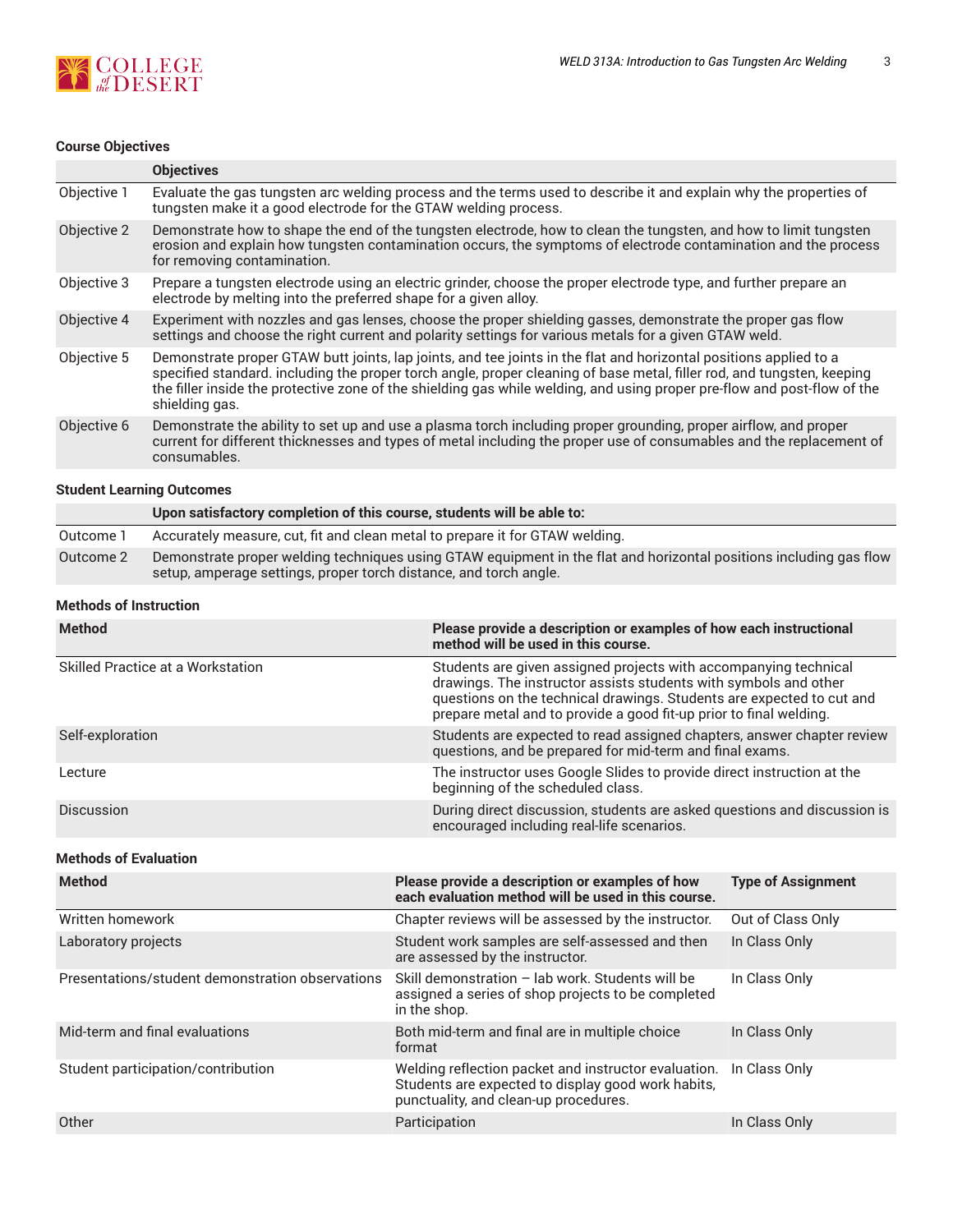

#### **Assignments**

#### **Other In-class Assignments**

- 1. Class discussion
- 2. Group interaction and presentation
- 3. Display proper work habits in shop
- 4. Display soft skills

### **Other Out-of-class Assignments**

- 1. Reading assignments
- 2. Chapter review questions.
- 3. Students are encouraged to find opportunities outside of class time to research PPE and to practice welding to increase proficiency.

**Grade Methods** Pass/No Pass Only

### **MIS Course Data**

**CIP Code** 48.0508 - Welding Technology/Welder.

**TOP Code** 095650 - Welding Technology

**SAM Code** C - Clearly Occupational

**Basic Skills Status** Not Basic Skills

**Prior College Level** Not applicable

**Cooperative Work Experience** Not a Coop Course

**Course Classification Status** Other Non-credit Enhanced Funding

**Approved Special Class** Not special class

**Noncredit Category** Short-Term Vocational

**Funding Agency Category** Not Applicable

**Program Status** Program Applicable

**Transfer Status** Not transferable

**General Education Status** Not applicable

**Support Course Status** Course is not a support course